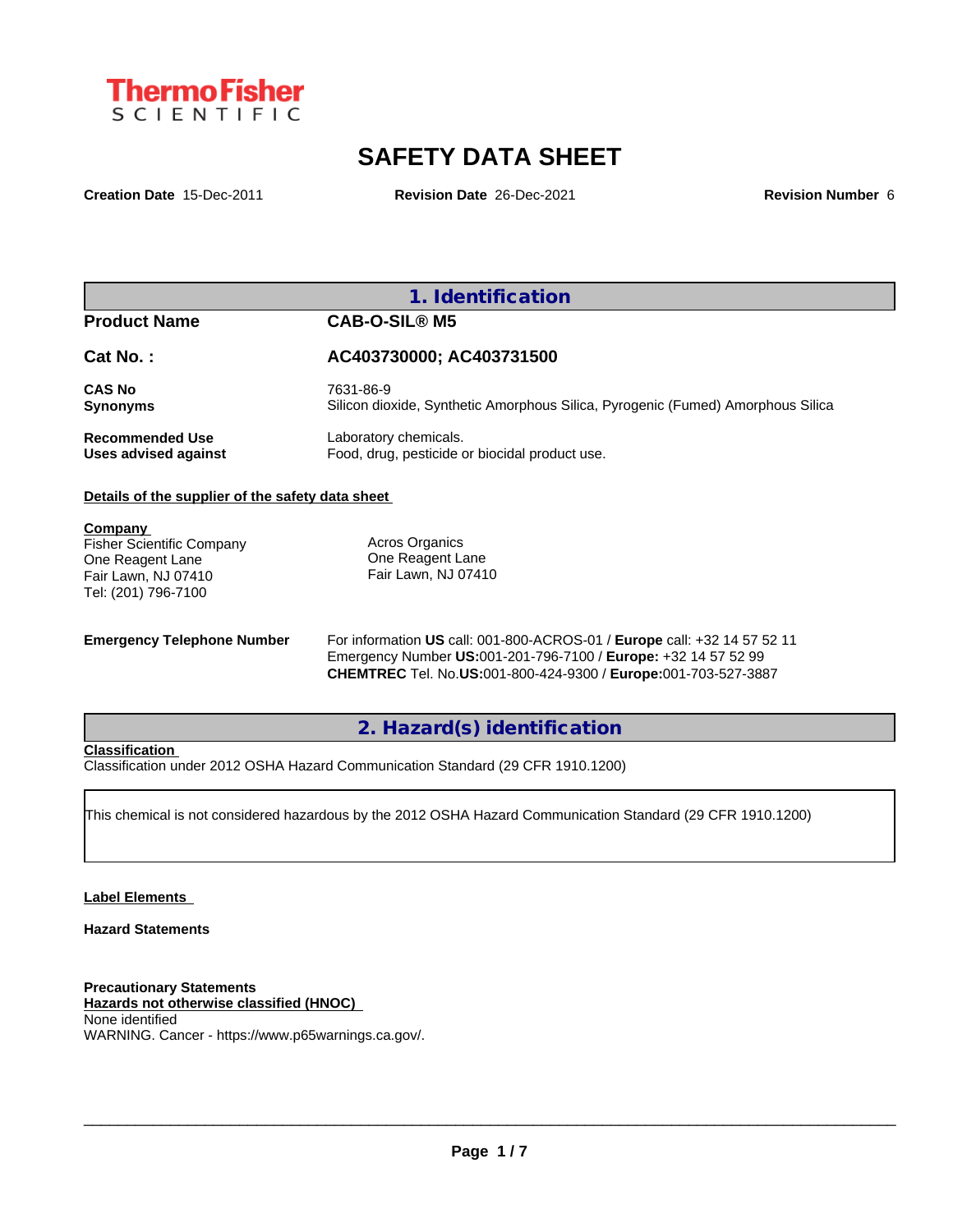\_\_\_\_\_\_

п

÷

|                                                                                                                                                                                                                                                                       |                                                                                                            | 3. Composition/Information on Ingredients                                                    |                                                                                          |  |  |  |  |
|-----------------------------------------------------------------------------------------------------------------------------------------------------------------------------------------------------------------------------------------------------------------------|------------------------------------------------------------------------------------------------------------|----------------------------------------------------------------------------------------------|------------------------------------------------------------------------------------------|--|--|--|--|
| Component                                                                                                                                                                                                                                                             |                                                                                                            | <b>CAS No</b>                                                                                | Weight %                                                                                 |  |  |  |  |
| Silica, amorphous                                                                                                                                                                                                                                                     |                                                                                                            | 7631-86-9                                                                                    | 100                                                                                      |  |  |  |  |
|                                                                                                                                                                                                                                                                       |                                                                                                            | 4. First-aid measures                                                                        |                                                                                          |  |  |  |  |
| <b>Eye Contact</b>                                                                                                                                                                                                                                                    | medical attention.                                                                                         | Rinse immediately with plenty of water, also under the eyelids, for at least 15 minutes. Get |                                                                                          |  |  |  |  |
| <b>Skin Contact</b>                                                                                                                                                                                                                                                   | immediately if symptoms occur.                                                                             |                                                                                              | Wash off immediately with plenty of water for at least 15 minutes. Get medical attention |  |  |  |  |
| <b>Inhalation</b>                                                                                                                                                                                                                                                     |                                                                                                            | Remove to fresh air. Get medical attention immediately if symptoms occur.                    |                                                                                          |  |  |  |  |
| Ingestion                                                                                                                                                                                                                                                             | symptoms occur.                                                                                            | Clean mouth with water and drink afterwards plenty of water. Get medical attention if        |                                                                                          |  |  |  |  |
| Most important symptoms and                                                                                                                                                                                                                                           | None reasonably foreseeable.                                                                               |                                                                                              |                                                                                          |  |  |  |  |
| effects<br><b>Notes to Physician</b>                                                                                                                                                                                                                                  | Treat symptomatically                                                                                      |                                                                                              |                                                                                          |  |  |  |  |
|                                                                                                                                                                                                                                                                       |                                                                                                            | 5. Fire-fighting measures                                                                    |                                                                                          |  |  |  |  |
| <b>Suitable Extinguishing Media</b>                                                                                                                                                                                                                                   | Use extinguishing measures that are appropriate to local circumstances and the<br>surrounding environment. |                                                                                              |                                                                                          |  |  |  |  |
| <b>Unsuitable Extinguishing Media</b>                                                                                                                                                                                                                                 | No information available                                                                                   |                                                                                              |                                                                                          |  |  |  |  |
| <b>Flash Point</b><br>Method -                                                                                                                                                                                                                                        | No information available<br>No information available                                                       |                                                                                              |                                                                                          |  |  |  |  |
| <b>Autoignition Temperature</b><br><b>Explosion Limits</b><br><b>Upper</b>                                                                                                                                                                                            | Not applicable<br>No data available                                                                        |                                                                                              |                                                                                          |  |  |  |  |
| Lower<br><b>Oxidizing Properties</b>                                                                                                                                                                                                                                  | No data available<br>Not oxidising                                                                         |                                                                                              |                                                                                          |  |  |  |  |
| Sensitivity to Mechanical Impact No information available<br><b>Sensitivity to Static Discharge</b>                                                                                                                                                                   | No information available                                                                                   |                                                                                              |                                                                                          |  |  |  |  |
| <b>Specific Hazards Arising from the Chemical</b><br>Non-combustible.                                                                                                                                                                                                 |                                                                                                            |                                                                                              |                                                                                          |  |  |  |  |
| <b>Hazardous Combustion Products</b><br>Silicon dioxide.<br><b>Protective Equipment and Precautions for Firefighters</b><br>As in any fire, wear self-contained breathing apparatus pressure-demand, MSHA/NIOSH (approved or equivalent) and full<br>protective gear. |                                                                                                            |                                                                                              |                                                                                          |  |  |  |  |
| <b>NFPA</b><br><b>Health</b>                                                                                                                                                                                                                                          | <b>Flammability</b>                                                                                        | Instability                                                                                  | <b>Physical hazards</b>                                                                  |  |  |  |  |
| 2                                                                                                                                                                                                                                                                     | 0                                                                                                          | 0                                                                                            | N/A                                                                                      |  |  |  |  |
| <b>Personal Precautions</b>                                                                                                                                                                                                                                           | formation.                                                                                                 | 6. Accidental release measures                                                               | Ensure adequate ventilation. Use personal protective equipment as required. Avoid dust   |  |  |  |  |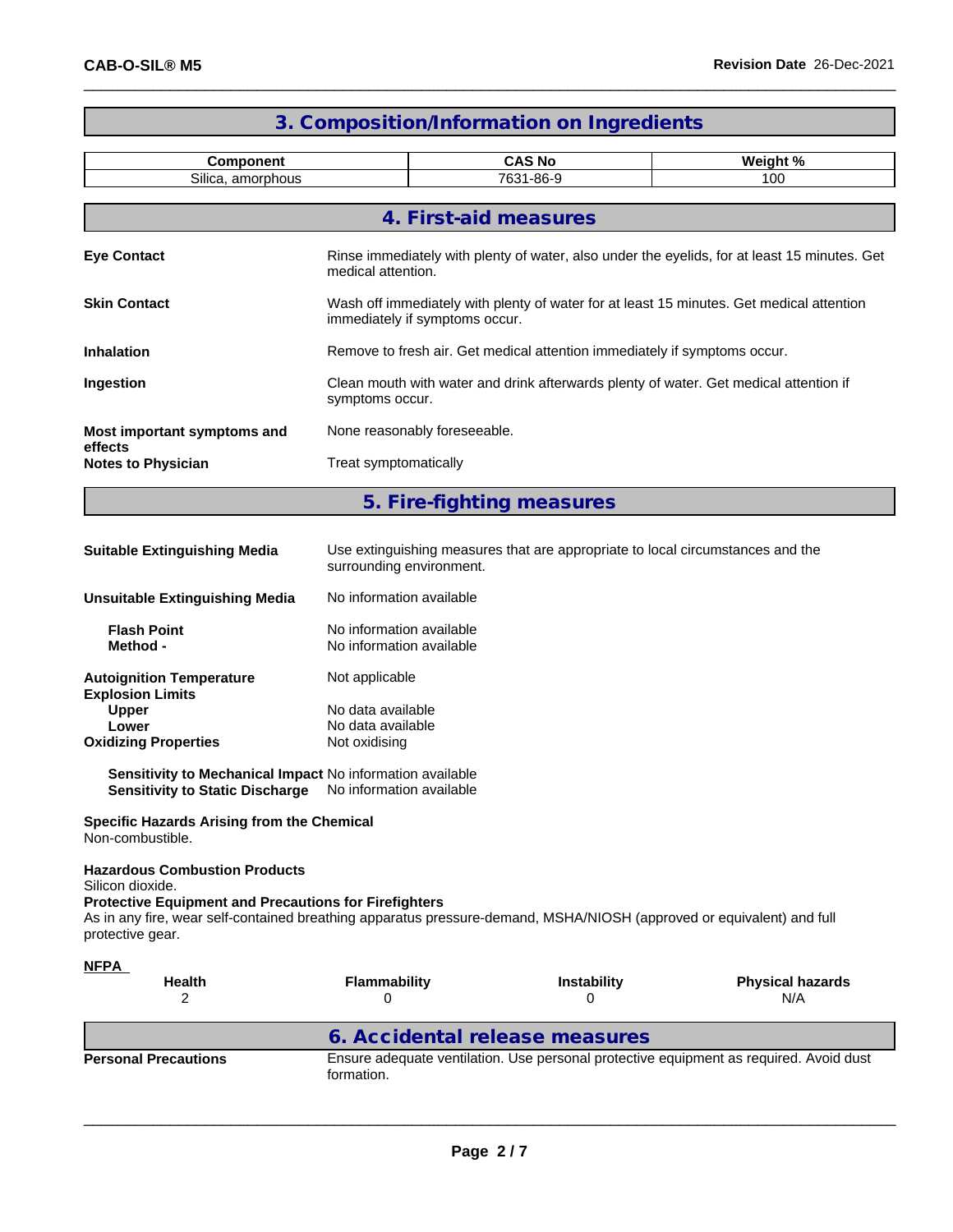**Environmental Precautions** Should not be released into the environment. See Section 12 for additional Ecological Information.

**Methods for Containment and Clean** Sweep up and shovel into suitable containers for disposal. Avoid dust formation. **Up**

**7. Handling and storage**

Handling **Handling** Wear personal protective equipment/face protection. Ensure adequate ventilation. Avoid contact with skin, eyes or clothing. Avoid ingestion and inhalation. Avoid dust formation. **Storage.** Keep containers tightly closed in a dry, cool and well-ventilated place. Incompatible Materials. Strong oxidizing agents. Strong acids. Strong bases.

**8. Exposure controls / personal protection**

#### **Exposure Guidelines**

| Component         | <b>ACGIH TLV</b> | <b>OSHA PEL</b>           | <b>NIOSH IDLH</b>            | (TWA)<br><b>Mexico OEL</b> |
|-------------------|------------------|---------------------------|------------------------------|----------------------------|
| Silica, amorphous |                  | (Vacated) TWA: 6 mg/m $3$ | IDLH: 3000 mg/m <sup>3</sup> |                            |
|                   |                  |                           | TWA: 6 $ma/m3$               |                            |

#### *Legend*

*OSHA - Occupational Safety and Health Administration NIOSH IDLH: NIOSH - National Institute for Occupational Safety and Health*

| <b>Engineering Measures</b>          | Ensure adequate ventilation, especially in confined areas. Ensure that eyewash stations<br>and safety showers are close to the workstation location.                                                                                                    |
|--------------------------------------|---------------------------------------------------------------------------------------------------------------------------------------------------------------------------------------------------------------------------------------------------------|
| <b>Personal Protective Equipment</b> |                                                                                                                                                                                                                                                         |
| <b>Eye/face Protection</b>           | Wear appropriate protective eyeglasses or chemical safety goggles as described by<br>OSHA's eye and face protection regulations in 29 CFR 1910.133 or European Standard<br>EN166.                                                                       |
| Skin and body protection             | Wear appropriate protective gloves and clothing to prevent skin exposure.                                                                                                                                                                               |
| <b>Respiratory Protection</b>        | Follow the OSHA respirator regulations found in 29 CFR 1910.134 or European Standard<br>EN 149. Use a NIOSH/MSHA or European Standard EN 149 approved respirator if<br>exposure limits are exceeded or if irritation or other symptoms are experienced. |
| <b>Hygiene Measures</b>              | Handle in accordance with good industrial hygiene and safety practice.                                                                                                                                                                                  |

|  |  | 9. Physical and chemical properties |  |  |
|--|--|-------------------------------------|--|--|
|--|--|-------------------------------------|--|--|

| <b>Physical State</b>                   | Powder Solid             |
|-----------------------------------------|--------------------------|
| Appearance                              | White                    |
| <b>Odor</b>                             | Odorless                 |
| <b>Odor Threshold</b>                   | No information available |
| рH                                      |                          |
| <b>Melting Point/Range</b>              | 1710 °C / 3110 °F        |
| <b>Boiling Point/Range</b>              | No information available |
| <b>Flash Point</b>                      | No information available |
| <b>Evaporation Rate</b>                 | Not applicable           |
| <b>Flammability (solid,gas)</b>         | Not flammable            |
| <b>Flammability or explosive limits</b> |                          |
| <b>Upper</b>                            | No data available        |
| Lower                                   | No data available        |
| <b>Vapor Pressure</b>                   | No information available |
| <b>Vapor Density</b>                    | Not applicable           |
|                                         |                          |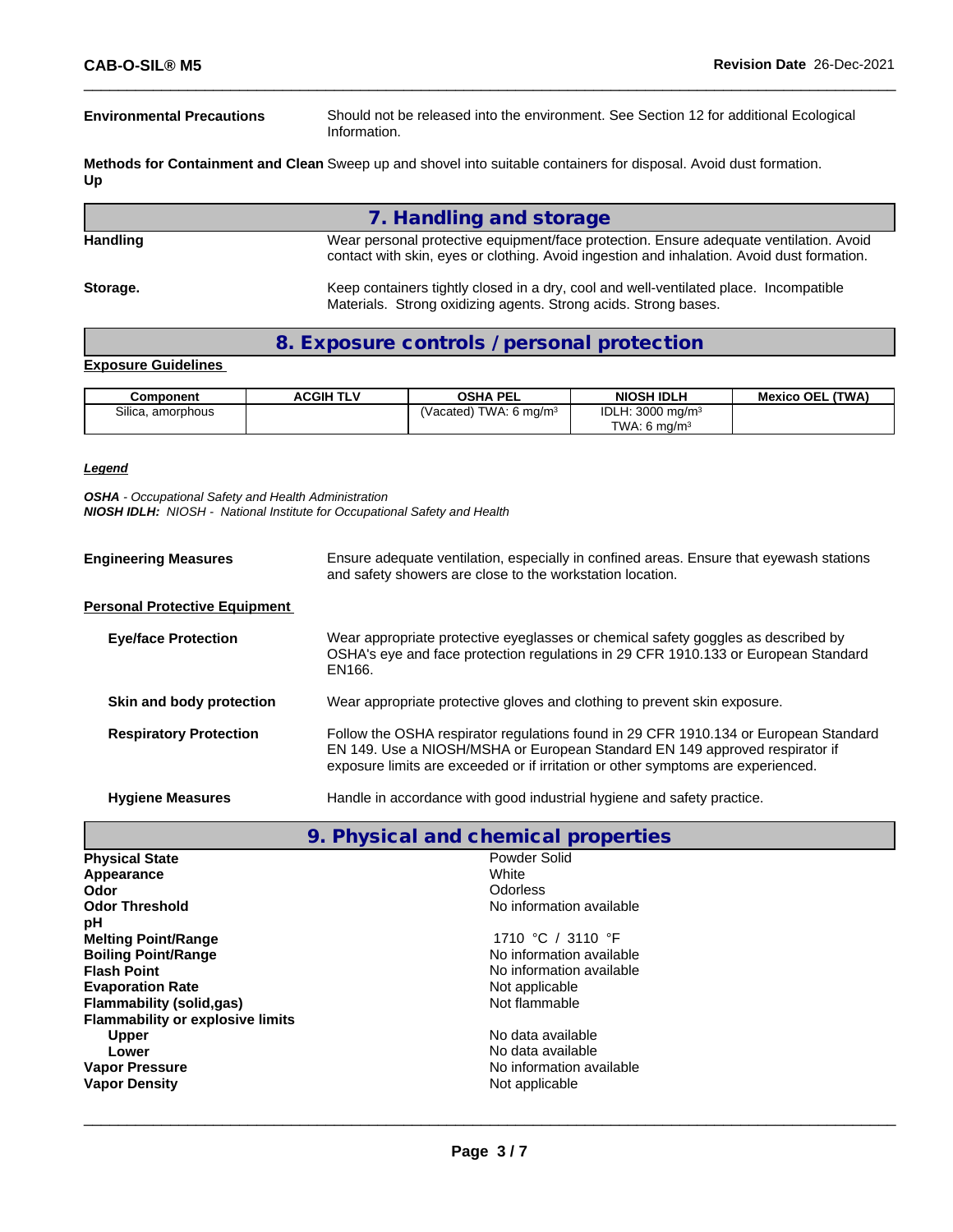**Density** 2.2 g/cm3<br> **Specific Gravity** 2.2 g/cm3 **Specific Gravity**<br> **Solubility**<br> **Solubility**<br> **Solubility**<br> **No** information available **Partition coefficient; n-octanol/water** No data availal<br> **Autoignition Temperature** Not applicable **Autoignition Temperature**<br> **Decomposition Temperature Composition Temperature**<br> **No** information available **Decomposition Temperature**<br>Viscosity **Molecular Formula** O2 Si<br> **Molecular Weight** 60.08 **Molecular Weight** 

No information available<br>No data available Not applicable<br>O<sub>2</sub> Si

# **10. Stability and reactivity**

| <b>Reactive Hazard</b>                                  | None known, based on information available                |  |  |  |  |
|---------------------------------------------------------|-----------------------------------------------------------|--|--|--|--|
| <b>Stability</b>                                        | Stable under normal conditions.                           |  |  |  |  |
| <b>Conditions to Avoid</b>                              | Incompatible products. Excess heat. Avoid dust formation. |  |  |  |  |
| <b>Incompatible Materials</b>                           | Strong oxidizing agents, Strong acids, Strong bases       |  |  |  |  |
| <b>Hazardous Decomposition Products Silicon dioxide</b> |                                                           |  |  |  |  |
| <b>Hazardous Polymerization</b>                         | Hazardous polymerization does not occur.                  |  |  |  |  |
| <b>Hazardous Reactions</b>                              | None under normal processing.                             |  |  |  |  |

## **11. Toxicological information**

#### **Acute Toxicity**

#### **Product Information**

| <b>Component Information</b>                                     |               |                                                                                            |            |                      |             |                        |  |  |
|------------------------------------------------------------------|---------------|--------------------------------------------------------------------------------------------|------------|----------------------|-------------|------------------------|--|--|
| <b>Component</b>                                                 |               | LD50 Oral                                                                                  |            | <b>LD50 Dermal</b>   |             | <b>LC50 Inhalation</b> |  |  |
| Silica, amorphous                                                |               | $>5000$ mg/kg (Rat)                                                                        |            | >2000 mg/kg (Rabbit) |             |                        |  |  |
| <b>Toxicologically Synergistic</b>                               |               | No information available                                                                   |            |                      |             |                        |  |  |
| <b>Products</b>                                                  |               |                                                                                            |            |                      |             |                        |  |  |
|                                                                  |               | Delayed and immediate effects as well as chronic effects from short and long-term exposure |            |                      |             |                        |  |  |
| <b>Irritation</b>                                                |               | Irritating to eyes, respiratory system and skin                                            |            |                      |             |                        |  |  |
| <b>Sensitization</b>                                             |               | No information available                                                                   |            |                      |             |                        |  |  |
| Carcinogenicity                                                  |               | The table below indicates whether each agency has listed any ingredient as a carcinogen.   |            |                      |             |                        |  |  |
| <b>Component</b>                                                 | <b>CAS No</b> | <b>IARC</b>                                                                                | <b>NTP</b> | <b>ACGIH</b>         | <b>OSHA</b> | Mexico                 |  |  |
| Silica, amorphous                                                | 7631-86-9     | Not listed                                                                                 | Known      | Not listed           | Not listed  | Not listed             |  |  |
| <b>Mutagenic Effects</b>                                         |               | No information available                                                                   |            |                      |             |                        |  |  |
| <b>Reproductive Effects</b>                                      |               | No information available.                                                                  |            |                      |             |                        |  |  |
| <b>Developmental Effects</b>                                     |               | No information available.                                                                  |            |                      |             |                        |  |  |
| <b>Teratogenicity</b>                                            |               | No information available.                                                                  |            |                      |             |                        |  |  |
| <b>STOT - single exposure</b><br><b>STOT - repeated exposure</b> |               | None known<br>None known                                                                   |            |                      |             |                        |  |  |
| No information available<br><b>Aspiration hazard</b>             |               |                                                                                            |            |                      |             |                        |  |  |
| delayed                                                          |               | <b>Symptoms / effects, both acute and No information available</b>                         |            |                      |             |                        |  |  |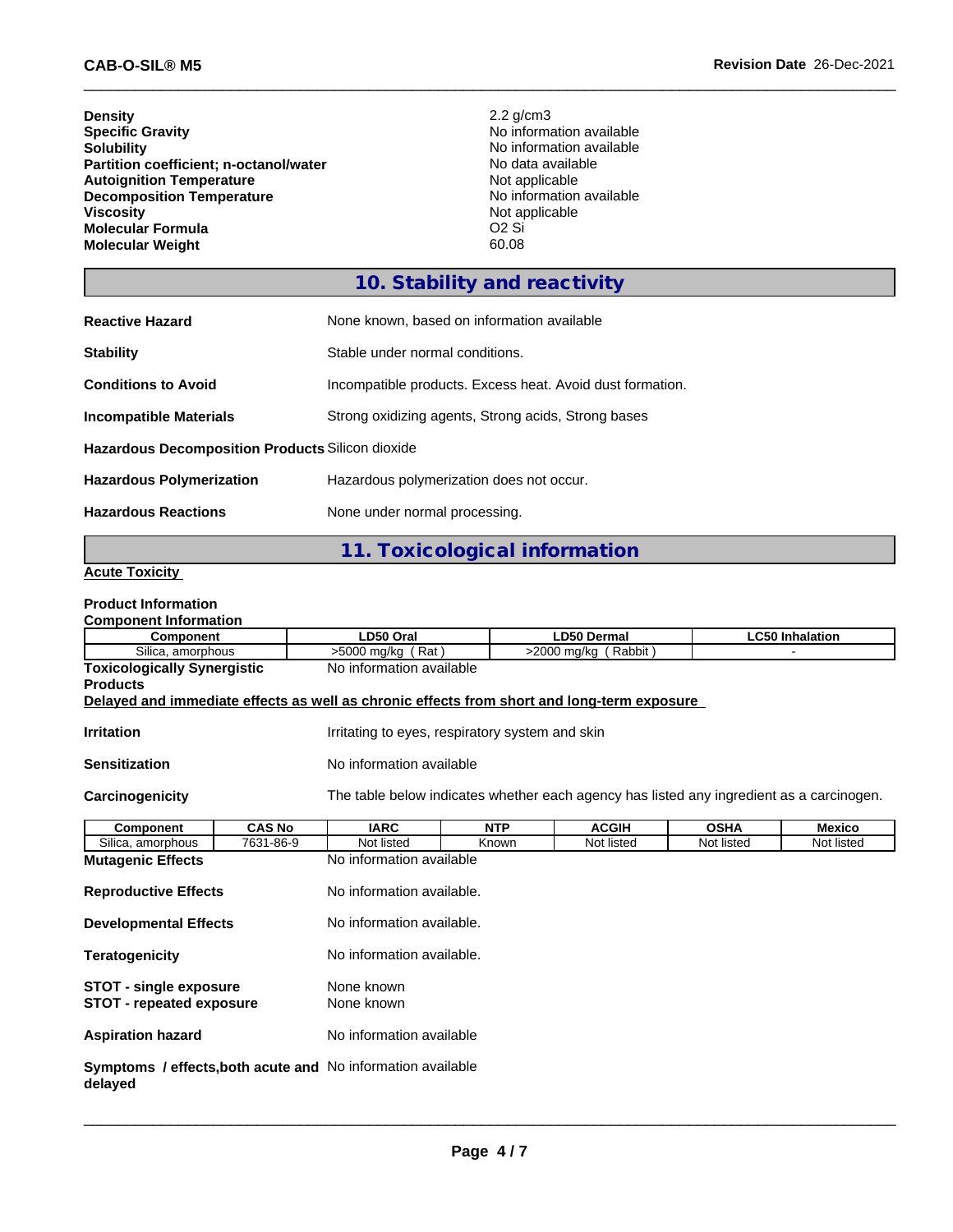#### **Endocrine Disruptor Information** No information available

**Other Adverse Effects** The toxicological properties have not been fully investigated.

**12. Ecological information**

**Ecotoxicity** 

Do not empty into drains. .

| Component                                                                                                                                                                                                                                                                                              | <b>Freshwater Algae</b> | <b>Freshwater Fish</b>                                                | <b>Microtox</b> | <b>Water Flea</b>   |  |  |
|--------------------------------------------------------------------------------------------------------------------------------------------------------------------------------------------------------------------------------------------------------------------------------------------------------|-------------------------|-----------------------------------------------------------------------|-----------------|---------------------|--|--|
| Silica, amorphous                                                                                                                                                                                                                                                                                      | EC50: 440 mg/L/72h      | LC50: 5000 mg/L/96 h                                                  | Not listed      | EC50: 7600 mg/L/48h |  |  |
| <b>Persistence and Degradability</b>                                                                                                                                                                                                                                                                   | Insoluble in water      |                                                                       |                 |                     |  |  |
| No information available.<br><b>Bioaccumulation/Accumulation</b>                                                                                                                                                                                                                                       |                         |                                                                       |                 |                     |  |  |
| <b>Mobility</b>                                                                                                                                                                                                                                                                                        |                         | Is not likely mobile in the environment due its low water solubility. |                 |                     |  |  |
|                                                                                                                                                                                                                                                                                                        |                         | 13. Disposal considerations                                           |                 |                     |  |  |
| Chemical waste generators must determine whether a discarded chemical is classified as a<br><b>Waste Disposal Methods</b><br>hazardous waste. Chemical waste generators must also consult local, regional, and<br>national hazardous waste regulations to ensure complete and accurate classification. |                         |                                                                       |                 |                     |  |  |

|                          | 14. Transport information  |  |
|--------------------------|----------------------------|--|
|                          | Not regulated              |  |
| <u>DOT</u><br><u>TDG</u> | Not regulated              |  |
| <b>IATA</b>              | Not regulated              |  |
| <b>IMDG/IMO</b>          | Not regulated              |  |
|                          | 15. Regulatory information |  |

#### **United States of America Inventory**

| Component              | CAS No    | <b>TSCA</b> | TOO A L<br>Inventory notification -<br>36 P<br><b>Active-Inactive</b> | <b>TSCA</b><br>- EPA Reaulatory<br><b>Flags</b> |
|------------------------|-----------|-------------|-----------------------------------------------------------------------|-------------------------------------------------|
| Silica.<br>. amorphous | 7631-86-9 |             | <b>ACTIVE</b>                                                         |                                                 |

#### **Legend:**

**TSCA** US EPA (TSCA) - Toxic Substances Control Act, (40 CFR Part 710)

X - Listed

'-' - Not Listed

**TSCA 12(b)** - Notices of Export Not applicable

#### **International Inventories**

Canada (DSL/NDSL), Europe (EINECS/ELINCS/NLP), Philippines (PICCS), Japan (ENCS), Japan (ISHL), Australia (AICS), China (IECSC), Korea (KECL).

| Component         | <b>CAS No</b>        | <b>DSL</b> | <b>NDSL</b> | <b>EINECS</b>                 | <b>PICCS</b> | <b>ENCS</b> | <b>ISHL</b> | <b>AICS</b> | 500 <sub>2</sub><br>:656 | <b>KECL</b> |
|-------------------|----------------------|------------|-------------|-------------------------------|--------------|-------------|-------------|-------------|--------------------------|-------------|
| Silica, amorphous | 7631<br>$1 - 86 - 9$ |            |             | $ -$<br>ּ בר<br>1-545-4<br>ںے |              |             |             |             |                          | KE<br>31032 |

**KECL** - NIER number or KE number (http://ncis.nier.go.kr/en/main.do)

#### **U.S. Federal Regulations**

**SARA 313** Not applicable

**SARA 311/312 Hazard Categories** See section 2 for more information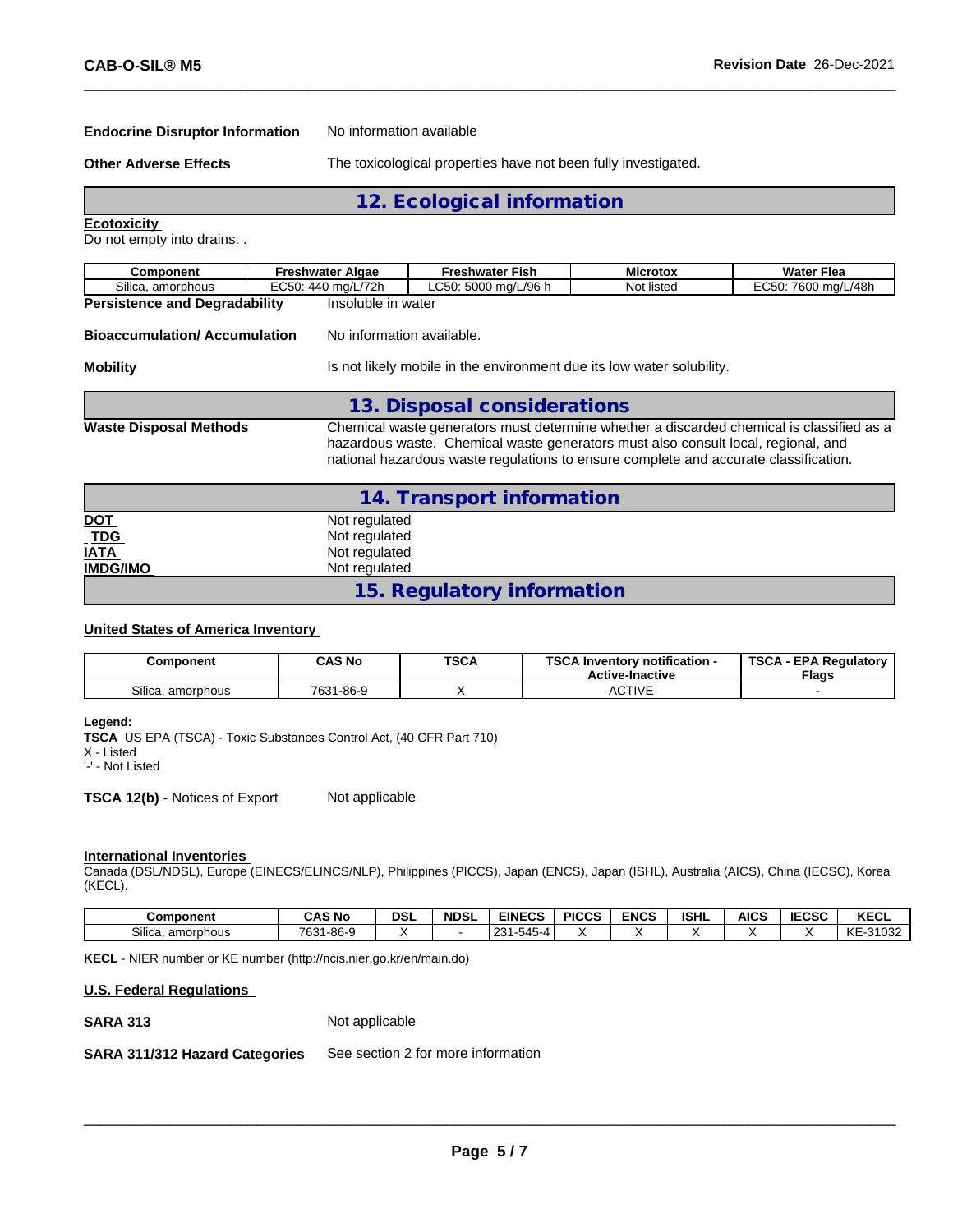# **CWA** (Clean Water Act) Not applicable

**Clean Air Act** Not applicable

**OSHA** - Occupational Safety and Health Administration Not applicable

|               | Component         | <b>Specifically Regulated Chemicals</b> | <b>Highly Hazardous Chemicals</b> |
|---------------|-------------------|-----------------------------------------|-----------------------------------|
|               | Silica, amorphous | 50 $\mu$ g/m <sup>3</sup> TWA           |                                   |
|               |                   | 25 ug/m <sup>3</sup> Action Level       |                                   |
| <b>CERCLA</b> | Not applicable    |                                         |                                   |

**California Proposition 65** This product contains the following Proposition 65 chemicals.

| Component                | <b>CAS No</b> | California Prop. 65 | Prop 65 NSRL | Category   |  |  |
|--------------------------|---------------|---------------------|--------------|------------|--|--|
| Silica, amorphous        | 7631-86-9     | Carcinoɑen          |              | Carcinogen |  |  |
| U.S. State Right-to-Know |               |                     |              |            |  |  |

### **Regulations**

| --<br>                                                | - -<br>ма<br>wwwachs | <b>New</b><br><i><u>Inrenu</u></i> | <b>\nsvivania</b><br>ъ.<br>⊶unsv | <b>Illinois</b> | <b>Island</b><br>мн |
|-------------------------------------------------------|----------------------|------------------------------------|----------------------------------|-----------------|---------------------|
| $\sim \cdots$<br>. amorr<br>.<br>Silica.<br>ivu.<br>. |                      |                                    |                                  |                 |                     |

#### **U.S. Department of Transportation** Reportable Quantity (RQ): N<br>DOT Marine Pollutant N DOT Marine Pollutant N<br>DOT Severe Marine Pollutant N DOT Severe Marine Pollutant **U.S. Department of Homeland Security** This product does not contain any DHS chemicals.

**Other International Regulations**

**Mexico - Grade** No information available

**Authorisation/Restrictions according to EU REACH**

#### **Safety, health and environmental regulations/legislation specific for the substance or mixture**

| Component         | <b>CAS No</b> | <b>OECD HPV</b>      | <b>Persistent Organic</b><br><b>Pollutant</b> | <b>Ozone Depletion</b><br><b>Potential</b> | <b>Restriction of</b><br><b>Hazardous</b><br><b>Substances (RoHS)</b> |
|-------------------|---------------|----------------------|-----------------------------------------------|--------------------------------------------|-----------------------------------------------------------------------|
| Silica, amorphous | 7631-86-9     | Listed               | Not applicable                                | Not applicable                             | Not applicable                                                        |
|                   |               |                      |                                               |                                            |                                                                       |
| Component         | <b>CAS No</b> | Seveso III Directive | <b>Seveso III Directive</b>                   | Rotterdam                                  | <b>Basel Convention</b>                                               |
|                   |               | (2012/18/EC) -       | (2012/18/EC) -                                | <b>Convention (PIC)</b>                    | (Hazardous Waste)                                                     |
|                   |               |                      | Qualifying Quantities Qualifying Quantities   |                                            |                                                                       |
|                   |               | for Major Accident   | for Safety Report                             |                                            |                                                                       |
|                   |               | Notification         | <b>Requirements</b>                           |                                            |                                                                       |
| Silica, amorphous | 7631-86-9     | Not applicable       | Not applicable                                | Not applicable                             | Not applicable                                                        |

|                                              | 16. Other information                                                                     |
|----------------------------------------------|-------------------------------------------------------------------------------------------|
| <b>Prepared By</b>                           | <b>Regulatory Affairs</b><br>Thermo Fisher Scientific<br>Email: EMSDS.RA@thermofisher.com |
| <b>Creation Date</b><br><b>Revision Date</b> | 15-Dec-2011<br>26-Dec-2021                                                                |